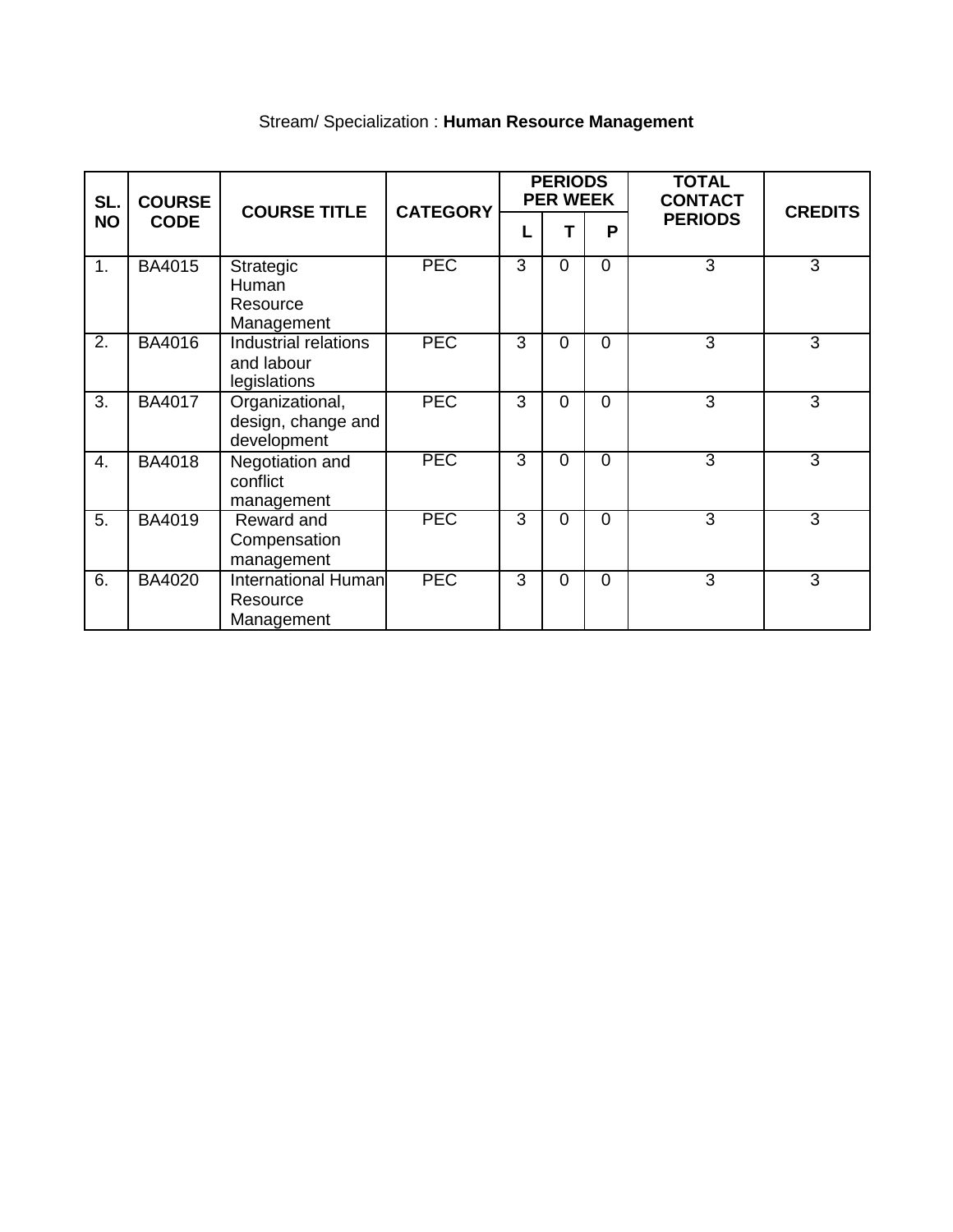#### **BA4015 STRATEGIC HUMAN RESOURCE MANAGEMENT L T P C**

#### **COURSE OBJECTIVE**:

 $\triangleright$  To help students understand the transformation in the role of HR functions from being a support function to strategic function.

#### **UNIT I CONTEXT OF SHRM**

SHRM - SHRM models - strategic HRM vs Traditional HRM - Barriers to Strategic HR- Adopting an Investment Perspective - Understanding and Measuring Human capital - Human side of corporate strategies - strategic work redesign - Strategic Capability - Bench Marking.

#### **UNIT II HUMAN RESOURCE DEVELOPMENT 9**

Meaning – Strategic framework for HRM and HRD – Vision, Mission and Values – Importance – Challenges to Organisations – HRD Functions - Roles of HRD Professionals - HRD Needs Assessment - HRD practices – Measures of HRD performance – Links to HR, Strategy and Business Goals – HRD Program Implementation and Evaluation – Recent trends –HRD Audit.

#### **UNIT III E-HRM 9**

e- Employee profile– e- selection and recruitment - Virtual learning and Orientation – e - training and development – e-learning strategies- e- Performance management - and Compensation design - Use of mobile applications in HR functions– Development and Implementation of HRIS – Designing HR portals – Issues in employee privacy – Employee surveys online.

### **UNIT IV CAREER & COMPETENCY DEVELOPMENT 9**

Career Concepts – Roles – Career stages – Career planning and Process – Career development Models– Career Motivation and Enrichment –Managing Career plateaus- Designing Effective Career Development Systems – Competencies and Career Management – Competency Mapping Models – Equity and Competency based Compensation.

### **UNIT V EMPLOYEE COACHING & COUNSELING 9**

Need for Coaching – Role of HR in coaching – Coaching and Performance – Skills for Effective Coaching – Coaching Effectiveness– Need for Counseling – Role of HR in Counseling - Components of Counseling Programs – Counseling Effectiveness – Employee Health and Welfare Programs.

# **TOTAL: 45 PERIODS**

### **COURSE OUTCOMES:**

- 1. Understand the relationship of HR strategy with overall corporate strategy, the strategic role of specific HR systems.
- 2. Appreciate SHRM in the context of changing forms of organisation and will have a better understanding of the tools and techniques used by organizations to meet current challenges.
- 3. To be more sensitive to cross-cultural issues and understanding of international approaches to dealing with people in organisations. Students will look at HRM in a broader, comparative and international perspective to deal with complex issues and manifold risks.
- 4. Providing an overview of the counselling and coaching processes and techniques, Developing alternative approach to dealing with problem situations in organisations
- 5. Understand the career development theories and models and gain necessary self-insight, skills and techniques to become effective HR managers

### **REFERENCES :**

- 1. Randy L. Desimone, Jon M. Werner David M. Mathis, Human Resource Development, Cengage Learning, 7<sup>th</sup> edition, 2016.
- 2. Jeffrey A Mello, Strategic Human Resource Management, Cengage Learning, 3rd edition, 2011.
- 3. Paul Boselie. Strategic Human Resource Management. Tata McGraw Hill. 2011
- 4. Robert L. Mathis and John H. Jackson, Human Resource Management, Cengage Learning, 2007.
- 5. Pulak Das. Strategic Human Resource Management- A Resource Driven Perspective- Cengage Learning 4th Indian Reprint- 2013.
- 6. Terresa Torres Coronas & Mario Arias Olivia. e-Human Resource Management- Managing Knowledge People- Idea Group Publishing, 2005.
- 7. Randall S Schuler and Susan E Jackson. Strategic Human Resource Management. Wiley Publications- 2007.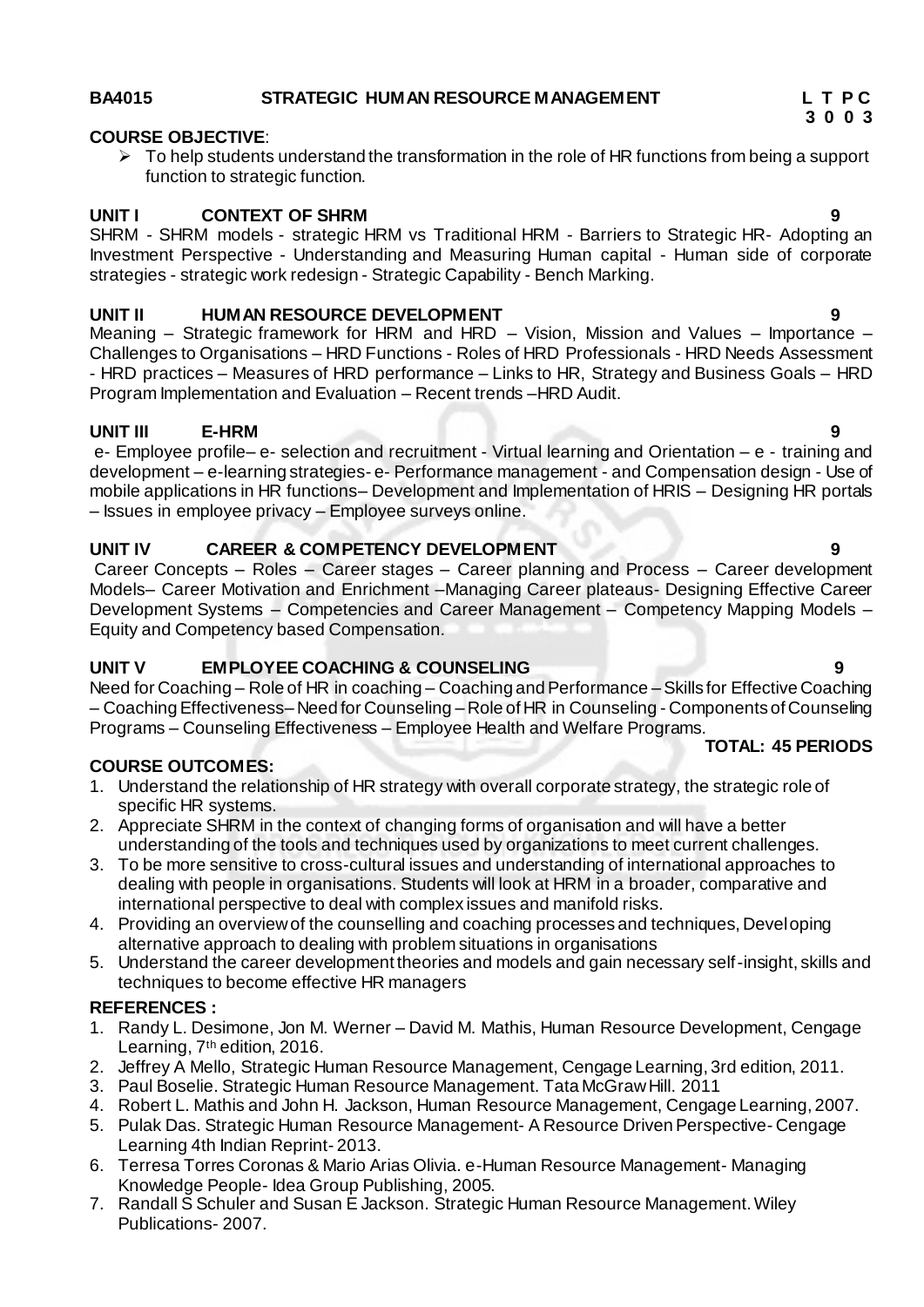# **BA4016 INDUSTRIAL RELATIONS AND LABOUR LEGISLATIONS L T P C**

# **COURSE OBJECTIVES:**

- $\triangleright$  To explore contemporary knowledge and gain a conceptual understanding of industrial relations.
- $\triangleright$  To have a broad understanding of the legal principles governing the employment relationship at individual and collective level.

### **UNIT I INDUSTRIAL RELATIONS 9**

Concept, scope- objectives- Importance - Approaches to IR- Industrial relations system in India. Trade Unions Act,1926- trade union movement in India- objective -role - functions-procedure for registration of trade unions- Rights and responsibilities- problems- Employee relations in IT sector.

#### **UNIT II INDUSTRIAL CONFLICTS AND LABOUR WELFARE 9**

The Industrial Disputes Act, 1947-Disputes – Impact – Causes – Strikes – Prevention – Industrial Peace – Government Machinery – Conciliation –Arbitration –Adjudication. Labour welfare- statutory-Voluntarywelfare funds-welfare of unorganized labour

### **UNIT III LABOUR LEGISLATIONS-I 9**

Origin and growth of labour legislation in India- Principles of labour legislations-Factories Act 1948- Minimum Wages Act, 1948- Payment of Wages Act, 1936- Payment of Bonus Act, 1965-

### **UNIT IV LABOUR LEGISLATIONS-II 9**

The Industrial employment (standing orders) Act, 1946- The Apprentices act, 1961-The Equal Remuneration act, 1976**-** Payment of Gratuity act 1972- Employee compensation act in 2013

### **UNIT V LABOUR LEGISLATIONS-III 9**

Employees' Provident fund and Miscellaneous provisions act, 1952- Employees' state insurance (ESI) Act, 1948- Maternity Benefit Act, 1961- Contract Labour Regulations and Abolition Act, 1970 -The Child Labour Prevention and Regulation Act, 1986.

#### **COURSE OUTCOMES:**

The student gets to learn about

- 1. Industrial relations system and Trade unions
- 2. Industrial Disputes and labour welfare measures
- 3. Labour legislation introduction and legal provisions for factory workers, wages and Bonus
- 4. Legal provisions for equal remuneration, gratuity, compensation, industrial employment and Apprenticeship
- 5. Legal provisions for EPF, ESI, Maternity, contract labours, and child labour prevention.

### **REFERENCES :**

- 1. Mamoria C.B. and SathishMamoria, Dynamics of Industrial Relations, Himalaya Publishing House, New Delhi, 2016.
- 2. Kapoor N. D , Elements of Mercantile Law, Sultan Chand, 2014.
- 3. ArunMonappa, RanjeetNambudiri, PatturajaSelvaraj. Industrial relations &Labour Laws. Tata McGraw Hill. 2012
- 5. P.K. Padhi, Industrial Laws, PHI, 2017.
- 6. P.R.N Sinha, InduBala Sinha, Seema PriyardarshiniShekhar. Industrial Relations, Trade Unions and Labour Legislation. Pearson. 2017
- 7. Tax Mann, Labour Laws, 2018.
- 8. Srivastava, Industrial Relations and Labour laws, Vikas, 2015.
- 9. P.N.Singh, Neeraj Kumar. Employee relations Management. Pearson. 2011.
- 10. Ratna Sen, Industrial Relations in India, Shifting Paradigms, Macmillan India Ltd., New Delhi, 2007.
- 11. C.S.VenkataRatnam, Globalisation and Labour Management Relations, Response Books, 2007.

### **TOTAL: 45 PERIODS**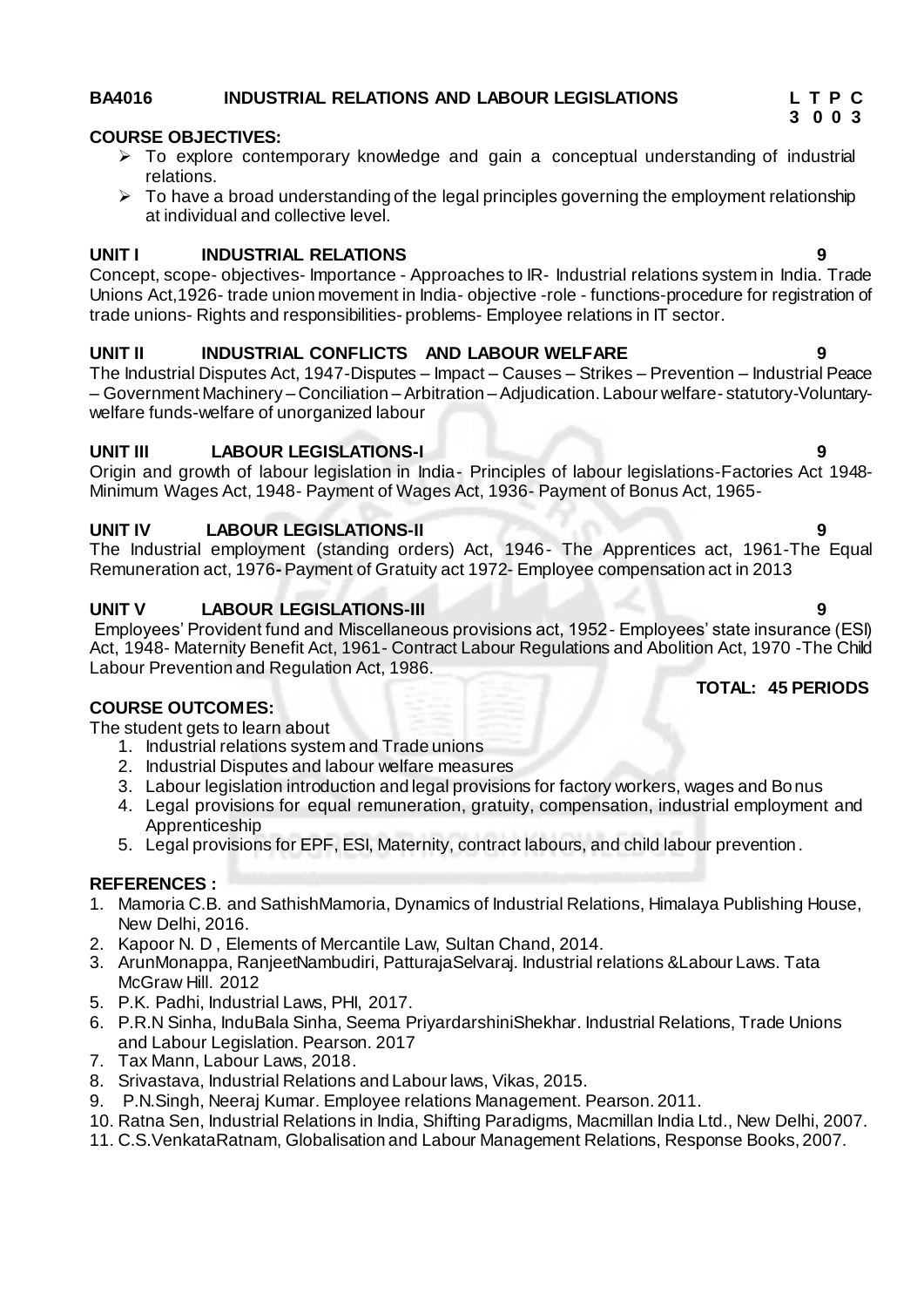### **BA4017 ORGANIZATIONAL DESIGN, CHANGE AND DEVELOPMENT L T P C**

### **COURSE OBJECTIVES:**

- To help the students to gain knowledge about the concepts of change management and to acquire the skills required to manage any change effectively
- To understand the concept and techniques of OD and to enable the skills for the application of OD in organizations.

#### **UNIT I ORGANIZATIONAL DESIGN 9**

Organizational Design – Determinants – Components – Basic Challenges of design – Differentiation, Integration, Centralization, Decentralization, Standardization, Mutual adjustment -Mechanistic and Organic Structures- Technological and Environmental Impacts on Design-Importance of Design – Success and Failures in design.

#### **UNIT II ORGANIZATIONAL CHANGE 9**

Meaning, Nature, Forces for change- change agents- Change process-Types and forms of change-Models of change- Resistance to change – individual factors – organizational factors – techniques to overcome change- Change programs –job redesign.

#### **UNIT III ORGANIZATIONAL DEVELOPMENT 9**

Introduction- evolution- basic values and assumptions-foundations of OD- Process of OD- managing the phases of OD- Organizational diagnosis-Process-stages- Techniques-Questionnaire, interview, workshop, task-force- collecting, analyzing- feedback of diagnostic information.

### **UNIT IV OD INTERVENTION 9**

Human process interventions-Individual, group and inter-group human relations- structure and technological interventions- strategy interventions – sensitivity training – survey feedback, process consultation – team building – inter-group development.

### **UNIT V ORGANIZATIONAL EVOLUTION AND SUSTENANCE 9**

Organizational life cycle – Models of transformation – Models of Organizational Decision making – Organizational Learning – Innovation, Intrapreneurship and Creativity-HR implications.

### **COURSE OUTCOMES:**

The student gets to learn about

- 1. The fundamentals of organizational design and structure
- 2. Change process, types, and models of change in organizations
- 3. The fundamentals of organizational development
- 4. Organizational development Interventions
- 5. Organizational evolution and sustenance

#### **REFERENCES:**

- 1. French & Bell: Organisational Development, McGraw-Hill, 2005
- 2. Wendell L. French, Cecil H. Bell, Jr, Veena Vohra Organization Development : Behavioral Science Interventions for Organizational Improvement, Sixth Edition 2017
- 3. Rajiv Shaw: Surviving Tomorrow: Turnaround Strategies In Organisational Design And Development, Vikas Publishing House.
- 4. Thomas G. Cummings, Christopher G. Worley: Organisation Development And Change, Thomson Learning.
- 5. S. Ramnarayan, T. Venkateswara Rao, Kuldeep Singh: Organization Development: Interventions And Strategies, Sage Publications
- 6. Organization Development, behavioral science interventions for Organization Improvement, Wendell French, Cecil H.Bell, Veena, Jr, Pearson, PHI
- 7. Change & Knowledge Management-R.L. Nandeshwar, Bala Krishna Jayasimha, Excel Books, 1st Ed.
- 8. Management of Organizational Change K Harigopal Response BOOKS, 2<sup>nd</sup> editon, 2006
- 9. Organizational, Design, and Change-Gareth R. Jones, 5th Edition, Pearson Education

**TOTAL: 45 PERIODS**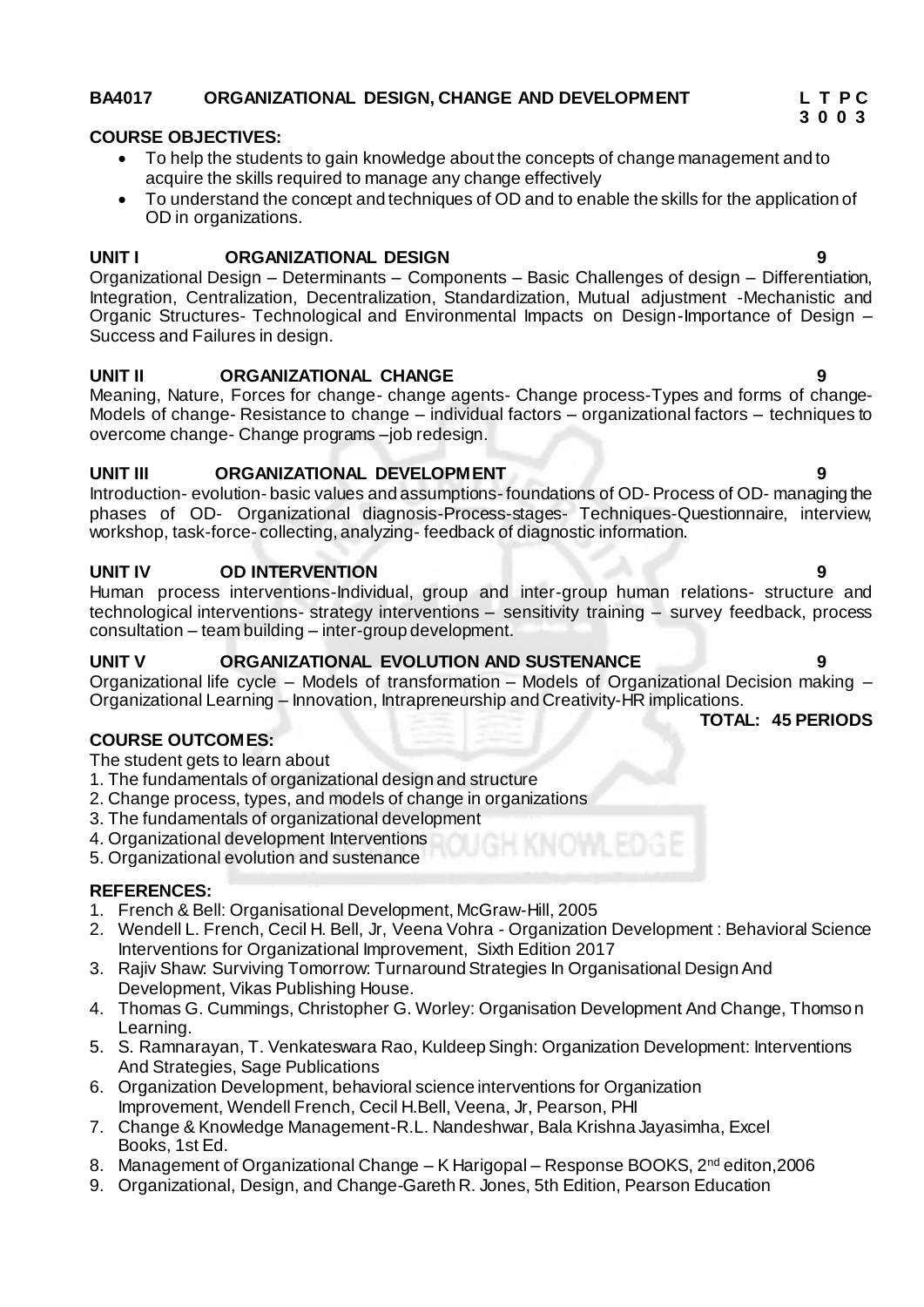#### **BA4018 NEGOTIATION AND CONFLICT MANAGEMENT L T P C**

#### **COURSE OBJECTIVES:**

- $\triangleright$  To develop an understanding of the nature and strategies of negotiation.
- $\triangleright$  To understand conflict and strategies to resolve the conflict.

#### **UNIT I FUNDAMENTALS OF NEGOTIATION 9**

Nature, Characteristics of negotiation- Dimensions of Negotiation-Structure- Norms & values-Types of Negotiation- Negotiation process- Perception and Preparation-Communication and Influence-Techniques of Negotiation- Issues in negotiation.

#### **UNIT II NEGOTIATION STRATEGIES 9**

strategy and planning for negotiation- Strategy and Tactics for distributive bargaining -Integrative negotiation-Negotiation power- source of power- Cross culture Negotiation-Ethics in negotiation.

#### **UNIT III INTRODUCTION TO CONFLICT MANAGEMENT**

Understanding conflict, components, perspective of conflict- Types of conflict- Models of conflict (Process & Structural)-Sources of conflict- Contingency approach, conflict management process, conflict domain, conflict trends, conflict distribution, conflict mapping and tracking-conflict & performance - Advantages & Disadvantages of Conflict.

#### **UNIT IV MANAGING INTERPERSONAL, GROUP AND ORGANIZATIONAL CONFLICT 9**

Individual difference- Personalities & abilities- Interpersonal conflict- Group conflict- Organizational conflict- Dealing with difficult subordinates & boss-Technique to resolve team conflict- organizational conflict strategies.

#### **UNIT V CONFLICT RESOLUTION AND COST 9**

Conflict resolution models-framework model-classical ideas- new developments in conflict resolution-Environmental conflict resolution-gender and conflict resolution-Assessing the cost of workplace conflict. **TOTAL: 45 PERIODS**

#### **COURSE OUTCOMES:**

The student gets to learn about

- 1. The fundamentals of Negotiation, Types, process and techniques
- 2. Strategies and tactics in Negotiation
- 3. The basics of Conflict management, models, approaches and process
- 4. Managing interpersonal, group and organizational conflict
- 5. Conflict resolution models and cost of workplace conflict

#### **REFERENCES:**

- 1. Negotiation Lewicki, Saunders, Barry, TMGH, 2014
- 2. Corporate Conflict Management concepts & skills by Eirene Rout, Nelson Omika, PHI, 2007
- 3. Negotiation- Communication for diverse settings- Michael Spangle, Sage Publication, 2008
- 4. Managing conflict and negotiation, B.D. Singh, 1st edition, Excel books, 2008.
- 5. Conflict Management: Practical guide to develop negotiation strategies, Barbara A Budjac Corvette, Pearson Prentice Hall, 2006, ISBN: 8174466428, 9788174466426
- 6. Managing Conflict in Organizations, M. Afzalur Rahim, 4th Edition, Transaction Publishers, 2011, ISBN 1412844258, 9781412844253.
- 7. Negotiation, Harvard Business Essentials, Harvard Business School Press, 2003
- 8. How to negotiate effectively, David Oliver, The Sunday Times, Kogan Page, 2010
- 9. Conflict Resolution Techniques by Subbulakshmi, ICFAI University press, 2005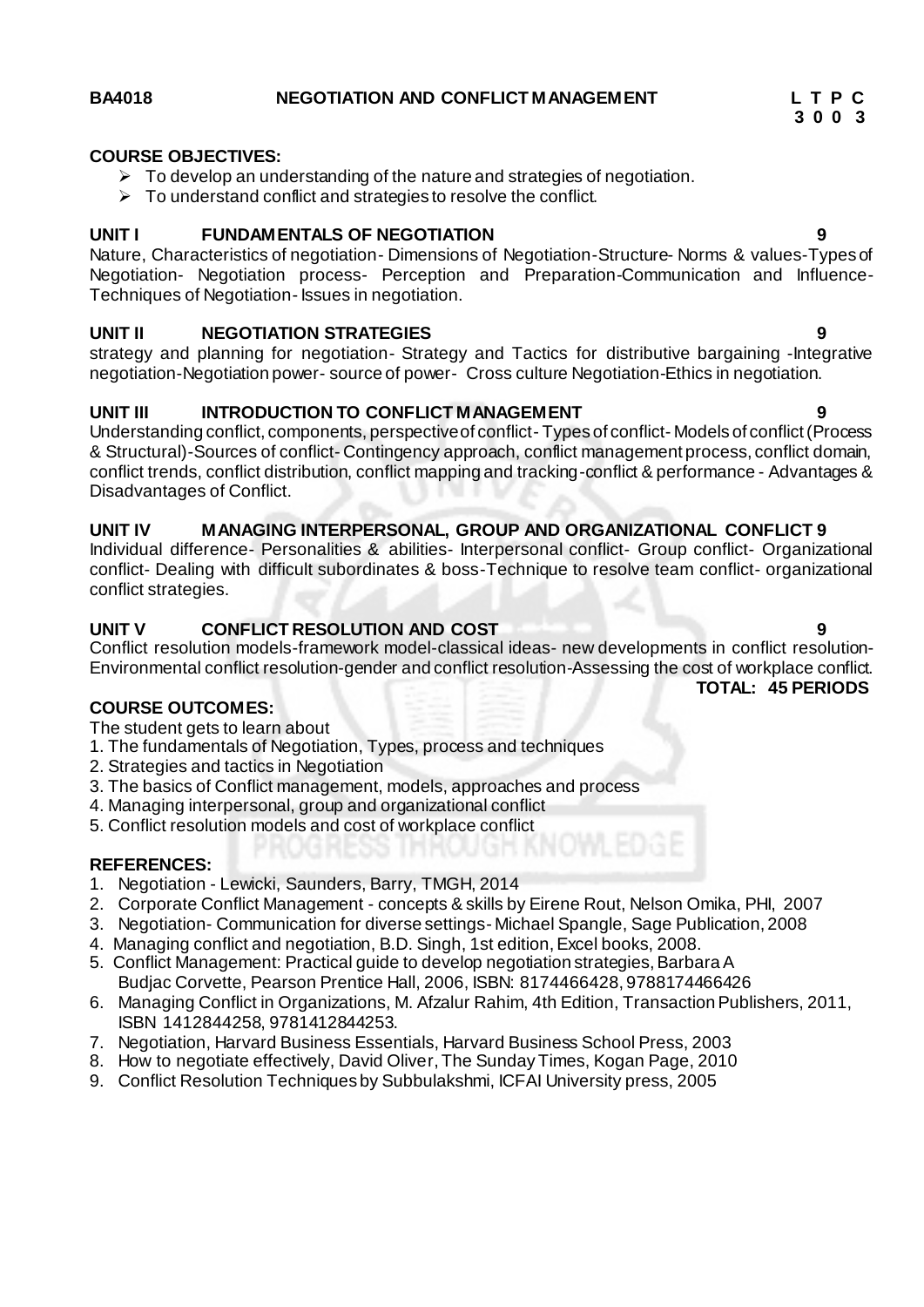### **COURSE OBJECTIVES:**

- $\triangleright$  To impart skills in designing analyzing and restructuring reward management systems, policies and strategies.
- $\triangleright$  To understand the various dimensions of Compensation Management.

### **UNIT I INTRODUCTION 9**

Compensation - Definition - objectives- principles of compensation formulation- Compensation Design and strategy- theories of wage determination- Wage Structure -types of wages- wage boards- wage policy. Compensation decisions- compensation benchmarking- compensation trends and reward system in India.

### **UNIT II EMPLOYEE COMPENSATION AND LABOUR MARKET 9**

Macroeconomics of Labour markets- Unemployment and its impact on labour market- Neoclassical microeconomics of labour markets-models, supply and demand-economic model Implications on employee compensation- economic theories and employee compensation- trade -offs - valuation of employee compensation.

### **UNIT III MANAGING EMPLOYEE BENEFITS AND REWARDS 9**

Nature and types of employee benefits- statutory employee benefits in India- Deferred compensation plan- Non-monetary benefits. Reward - Meaning, Elements, Types- Basic concepts of reward management - Designing reward system- Approaches to reward system- Difference between reward and compensation.

### **UNIT V PERFORMANCE RELATED COMPENSATION 9**

Performance management system (PMS)-performance objectives - indicators- standards and metric effective performance modeling-dimensions of performance- competency based pay. Team Compensation – Gain Sharing Incentive Plan – Enterprise Incentive Plan – Profit Sharing Plan- ESOPs

### **UNIT IV EXECUTIVE AND SALES COMPENSATION PLAN 9**

Executive Compensation – Components, Theories, Design- Relationship between Fixed and variable pay-Executive Incentive Programmes. Sale Compensation plan- design and administration- sales incentives and motivations. Compensation Management in Multi-National organisations.

### **COURSE OUTCOMES:**

The student gets to learn about

- 1. The basics of Compensation Management and Reward system, Theories and strategies
- 2. Macro and micro economics of labour market and employee compensation
- 3. Managing employee benefits and rewards
- 4. Performance related compensation
- 5. Executive and sales compensation plans, theories and design

### **REFERENCES:**

- 1. Richard.I. Henderson: Compensation Management In A Knowledge Based World Prentice Hall, 2007.
- 2. Richard Thrope& Gill Homen: Strategic Reward Systems- Prentice-Hall, 2000
- 3. Reward Management: A Handbook of salary administration by Armstrong, Michael and
- 4. Marlis, Kogan page business books, 2005
- 5. Thomas.P. Plannery, David.A. Hofrichter&Paul.E.Platten: People Performance & Pay Free Press.
- 6. Michael Armstrong & Helen Murlis: Hand Book Of Reward Management Crust Publishing House.
- 7. Joseph.J. Martocchio: Strategic Compensation A Human Resource Management Approach Prentice-Hall.
- 8. Edwarde.E.Lawler III: Rewarding Excellence (Pay Strategies for the New Economy) Jossey-Bass.

#### **BA4019 REWARD AND COMPENSATION MANAGEMENT L T P C**

# **3 0 0 3**

 **TOTAL: 45 PERIODS**